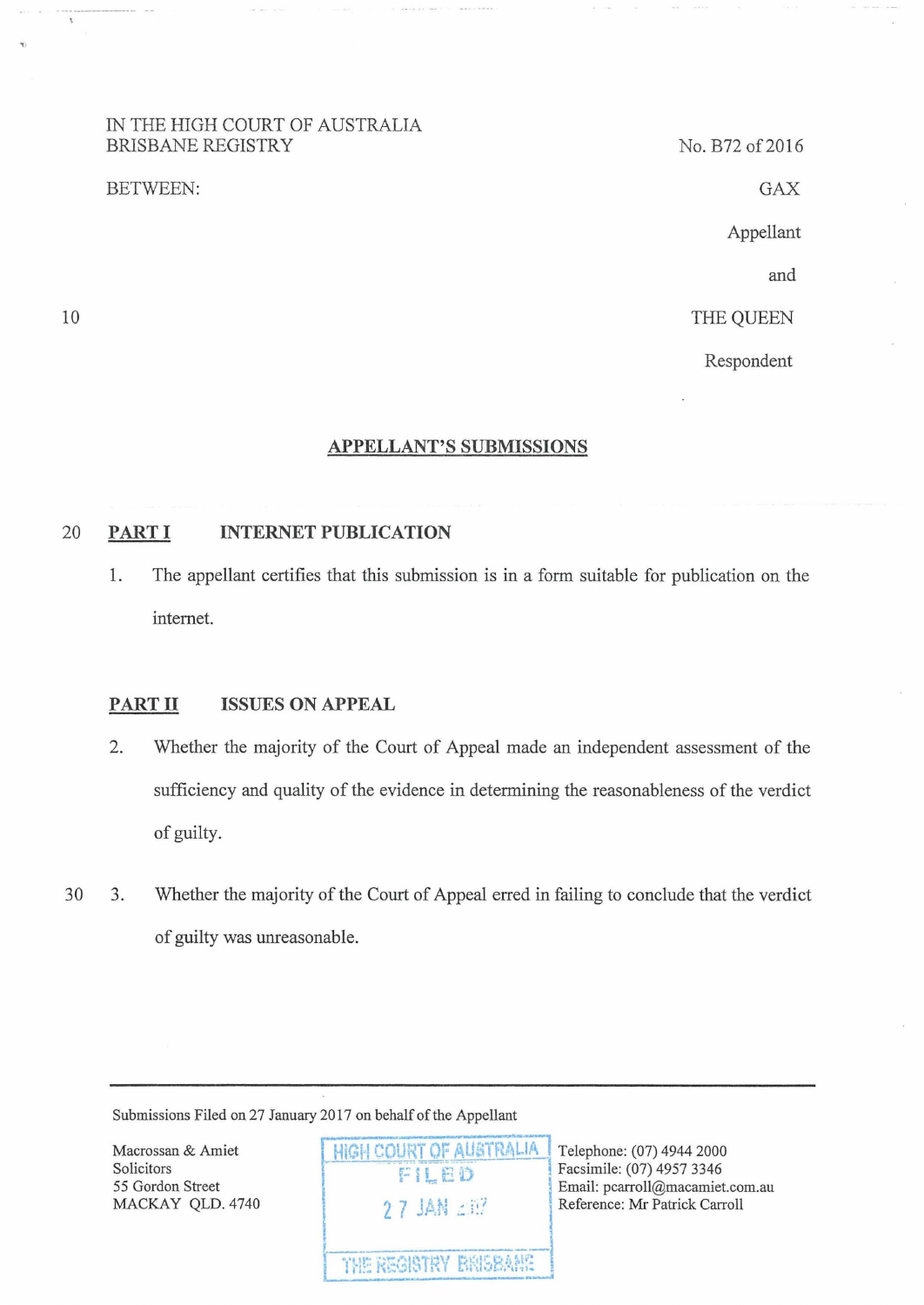## PART HI SECTION 78B OF THE *JUDICIARY ACT 1903 (CTH)*

4. The appellant considers that notice is not required to be given pursuant to s78B of the *Judiciary Act 1903 (Cth).* 

## PART IV **CITATION OF JUDGMENT** APPEALED FROM

5. The judgment of the Court of Appeal has not been reported. The judgment has the intemet citation of *R v* GAX[2016] QCA 189.

## **PART V RELEVANT FACTS**

- 6. The appellant was tried before a judge and jury in the District Court at Mackay on three 10 counts of aggravated indecent treatment of a child contrary to s210 of the *Criminal Code (Old)*. The jury acquitted him on counts 1 and 2 and found him guilty on count 3. That count pleaded that on a date unknown between the eleventh day of July 2003 and the fourteenth day of July 2003 the appellant unlawfully and indecently dealt with a child who was, to his knowledge, his lineal descendant. The child (the complainant) was the appellant's natural daughter. This count had been particularised as the appellant having touched the complainant on the vagina<sup>1</sup> but after all the prosecution evidence had been received the particulars were amended to allege that the appellant touched the complainant on or near the vagina.<sup>2</sup>
	- 7. The complainant was born on 20 August 1990.<sup>3</sup> She was aged 12 years and almost 11 months old at the time that the offence was alleged to have occurred. The complainant

 $\mathbf{1}$ Transcript p236

20

 $\vec{C}$ 

<sup>2</sup>  Transcript  $p2 - 72$  line  $37 - p2 - 73$  line 1

 $\overline{\mathbf{3}}$ Transcript  $p$  2 - 32 line 1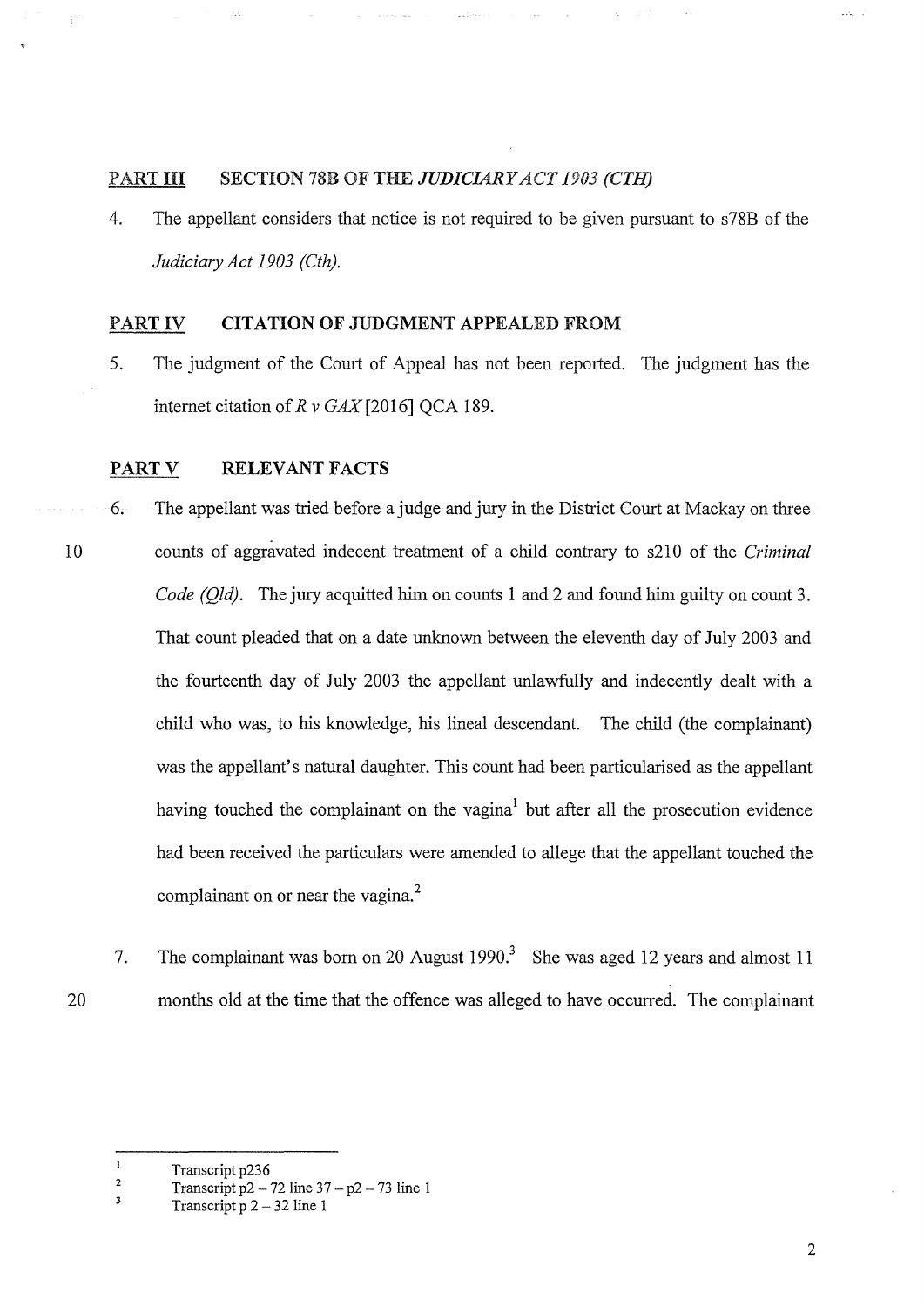never discussed the incident the subject of the offence with anyone<sup>4</sup> until on or about 2 November 2013 when she attended a police station to make a complaint.<sup>5</sup>

 $\hat{\mathcal{L}}_{\text{max}}$ 

- 8. The complainant testified that the incident the subject of count 3 occurred in the bedroom that she shared with her sister. The complainant accepted that there was only one occasion that she could recall when she was inappropriately touched by the appellant in that bedroom.6 She said that this was *"a time where he was caught ... That would have to be the last time it happened".* <sup>7</sup>
- 9. There was no door to the bedroom, it had previously been broken off. $8$  The complainant said that on the night concerned she and her sister were in the bedroom and 10 that her sister was asleep in her own bed. The light had been turned on and her mother entered the room and pulled the blanket up after she saw the appellant hopping out of the bed. The complainant said that when her mother pulled the sheets her underwear were down at her ankles.<sup>9</sup> When asked how her underwear had got down to her ankles the complainant said *"Time, I didn't know. All I knew was my Dad had just hopped off the bed.*<sup>"10</sup> When asked what the appellant had done while he was on the bed she replied "Well, I was asleep before and ended up finding out what happened but -".<sup>11</sup> The prosecutor interrupted her and said that she was not to tell the court what she ended up finding out. He asked what she remembered. The complainant said that when she was lying there she could "feel hands down near where my underwear were – were *supposed to be".* 12 When asked what happened with the hands she said *"I can't say.*
- 20

 $\ddot{i}$ 

<sup>4</sup>  Transcript p $1 - 24$  line 8 and p $2 - 8$  lines 37 - 39

 $\mathbf{S}$ Transcript p32lines 36- 39

<sup>6</sup>  Transcript p29 lines 40-43

<sup>7</sup>  Transcript p25 lines 17 - 19

<sup>8</sup>  Transcript p27 line 26 and transcript  $p2 - 33$  lines  $31 - 32$ 

<sup>9</sup>  Transcript p25 lines 20 - 25

<sup>10</sup>  Transcript p25 lines  $27 - 28$ 

ll Transcript p25 lines 30 - 31

<sup>12</sup>  Transcript p25 lines 35- 36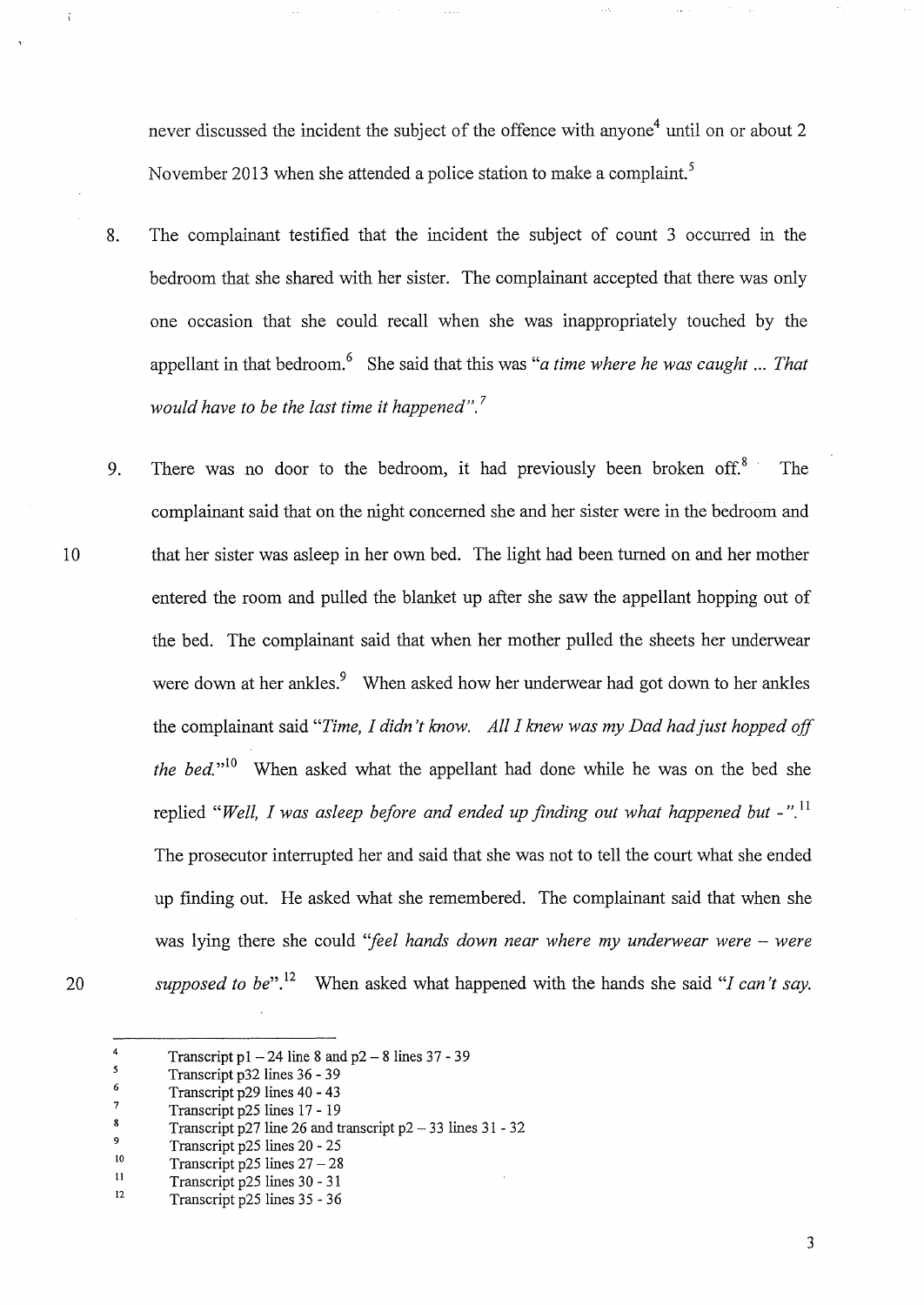*Sorry, I can't say. I don't remember*".<sup>13</sup> She was asked if she could say where the hands were and she said his *''fingers were near my vagina",* she did not recall what was happening just that his fingers were down there until *"we"* realised someone was coming down the hallway.<sup>14</sup> She could not recall how long his fingers had been there but the appellant had been in her bed for probably five minutes before the light came on and her mother saw that her underwear was around her ankles.<sup>15</sup> When her mother pulled the covers off the appellant was next to the bed. He had just hopped off it and made it appear as if he had been picking something up or had been checking on them.<sup>16</sup>

- 10. The complainant's mother said that at about  $7.30 8.00 \text{pm}^{17}$  she returned home in their 10 car with the complainant's brother, L. She said that the complainant's sister had either stayed home or had gone with her to get takeaway.<sup>18</sup> The mother put the food on a table and called out that dinner was ready. There was no reply from anyone so she went along to her daughters' bedroom, accompanied by the complainant's sister. When she turned the light on she saw the appellant *"cuddling up"* with the complainant, the sheets were pulled *"right up"* and the complainant was *"snuggled up"* to the appellant. The complainant's eyes were "*scrunched up*" and the appellant looked to be asleep.<sup>19</sup>
	- 11. The mother announced that dinner was there and pulled back the covers. She noticed that the complainant's pink knickers were *''folded down"* about an inch or so. The complainant's pink singlet was positioned normally.<sup>20</sup>

<sup>13</sup>  Transcript p25 lines 38 - 39

<sup>14</sup>  Transcript p25 lines 41 - 45

<sup>15</sup>  Transcript p25 line  $47 - p26$  line 7

<sup>16</sup>  Transcript p26 lines 17- 19

<sup>17</sup>  Transcript  $p2 - 41$  line 7

<sup>18</sup>  Transcript  $p2 - 37$  line  $37 - p2 - 38$  line 2

<sup>19</sup>  Transcript  $p2 - 38$  line  $23 - p2 - 39$  line 28

<sup>20</sup>  Transcript  $p2 - 39$  line  $30 - p2 - 40$  line 7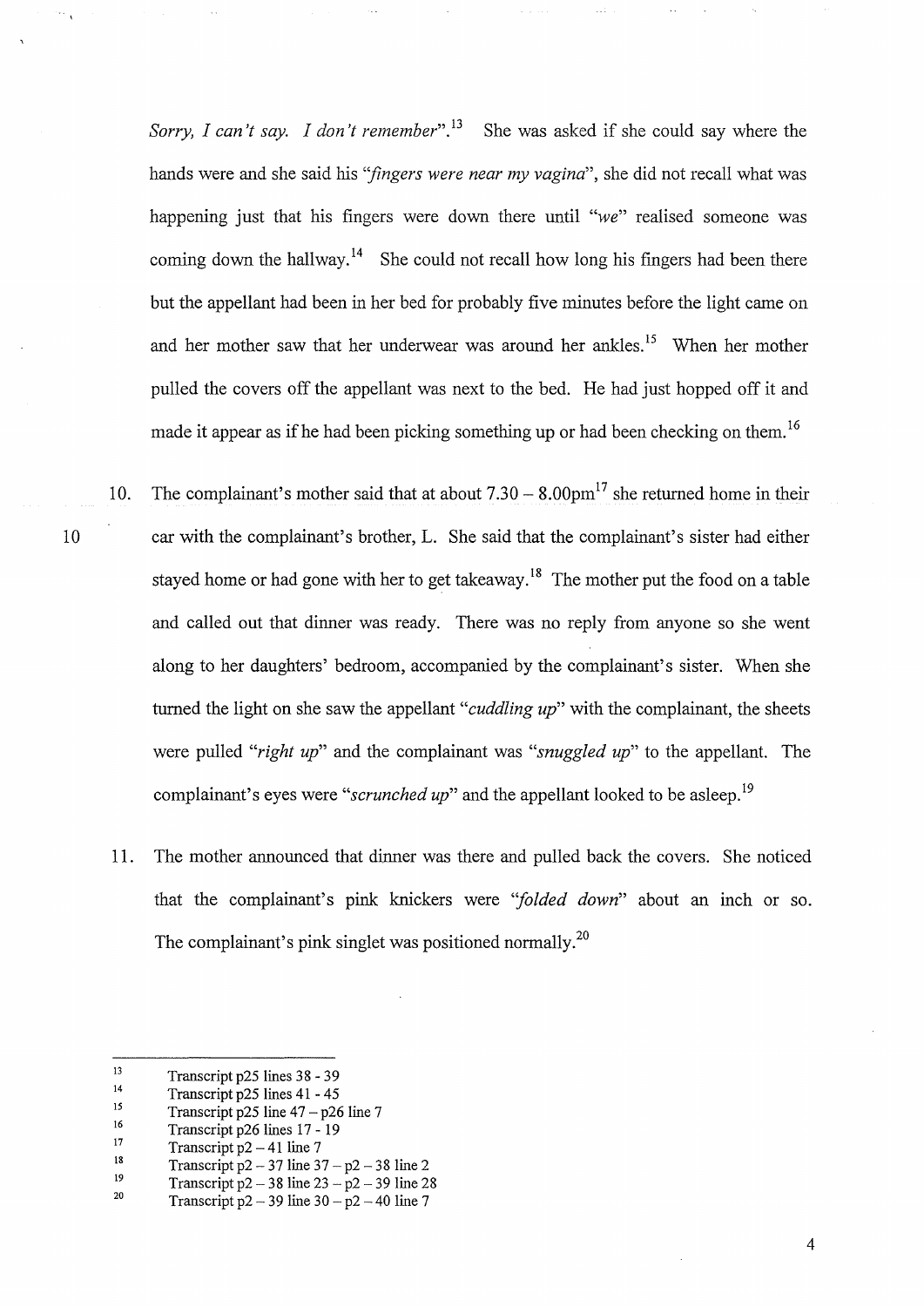12. The mother did not know what to say. She tried to wake the complainant up. She yelled at the appellant and pulled him out of the bed. The appellant was appropriately dressed and he left the room. The complainant just lay there with her eyes *"scrunched*   $up''$  and did not leave the room.<sup>21</sup>

 $\mathcal{L}_{\text{c}}$  ,  $\mathcal{L}_{\text{c}}$  ,  $\mathcal{L}_{\text{c}}$ 

- 13. The next day, Saturday 12 July 2003, the mother put an asterisk in the calendar column relevant to the complainant to record it as the day after she had *"caught''* the appellant in the bed with the complainant. $^{22}$
- 14. The complainant's sister was born on 21 July 1992 $^{23}$  and was aged almost 11 years old on 11 July 2013. The sister said that she recalled arriving home in the car with her 10 mother and two younger brothers. She and her mother went to the bedroom that the sister shared with the complainant. Her mother was looking for the complainant.
	- 15. The sister said that when her mother turned the light on the complainant's bed was up against a bedroom wall. The complainant was lying face up on the right side of the bed. The appellant was facing the wall away from the complainant.<sup>24</sup> She said that the appellant did not answer when her mother repeatedly asked what he was doing. The sister saw the complainant get up from the bed. The complainant's underwear were *"right down"* and the complainant's nightie or shirt was *"above her boobs".* The complainant ran from the room crying. The sister said that the appellant never got out from under the blanket in the time that the sister was in the bedroom.<sup>25</sup>

<sup>21</sup>  Transcript  $p2 - 40$  lines  $10 - 47$ 

<sup>22</sup>  Transcript  $p2 - 36$  line  $30 - p2 - 37$  line 35 and Exhibit 2 at p222

<sup>23</sup>  Transcript  $p2 - 32$  line 2

<sup>24</sup>  Transcript  $p2 - 25$  line 37

*<sup>25</sup>*  Transcript  $p2 - 27$  lines 1 - 29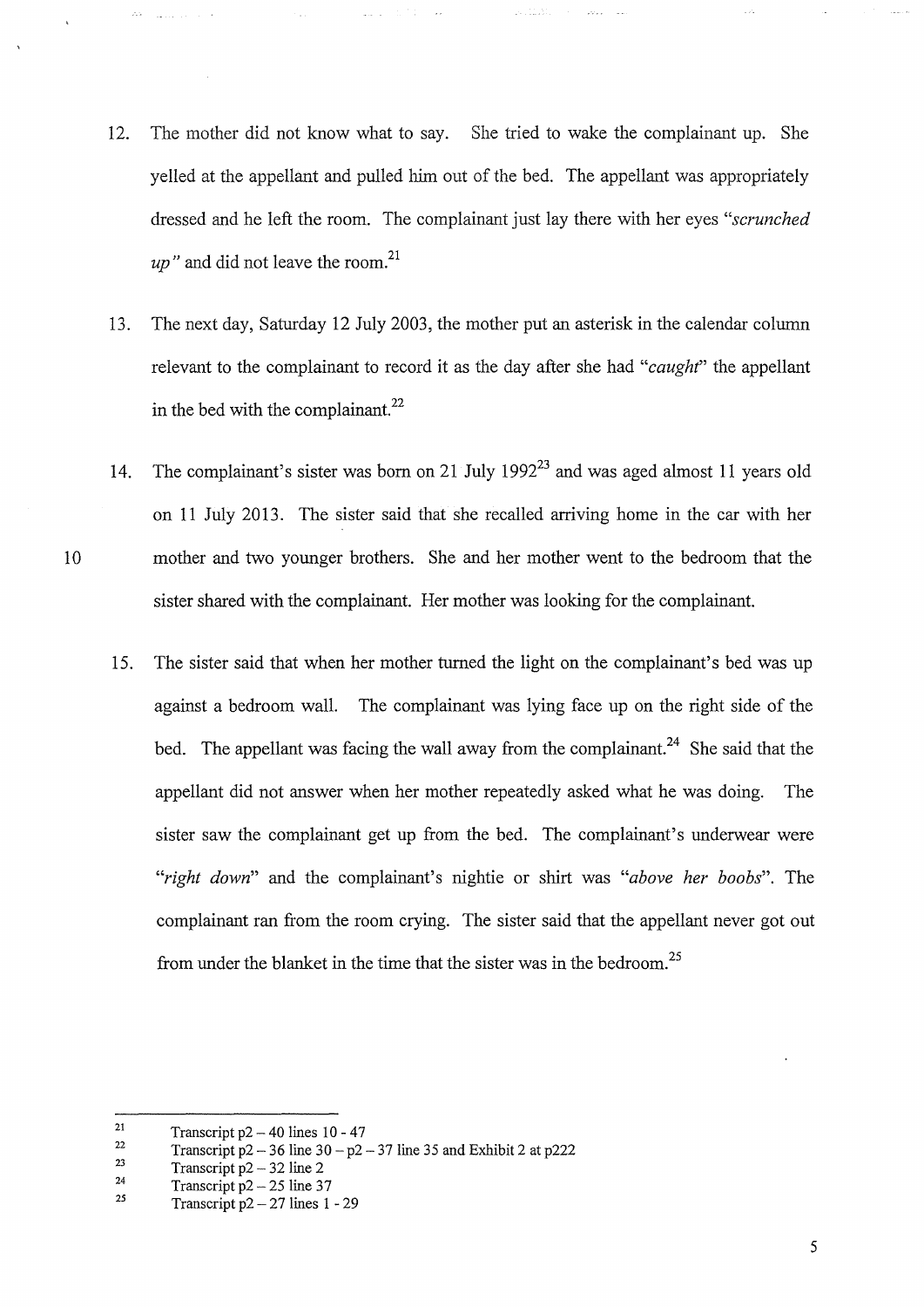16. The appellant gave evidence that ne did not touch the complainant on or near her vagina when she was in her bed.<sup>26</sup> He denied that there was an occasion when he was in the complainant's bed when his wife entered the room and turned the light on.<sup>27</sup>

### PART VI ARGUMENT

#### Ground 1

- 17. Two grounds of appeal were agitated in the Court of Appeal first that the verdict of guilty was unreasonable and second that it was inconsistent with the verdicts of acquittal returned on counts 1 and 2. The appeal to this Court is only concerned with how the majority below (Morrison JA and Atkinson J) dealt with the ground that the 10 verdict was unreasonable.
	- 18. The majority was not satisfied either ground was established.<sup>28</sup> McMurdo P would have allowed the appeal on the ground that the verdict was unreasonable.<sup>29</sup>
	- 19. Section 668E(l) of the *Criminal Code* relevantly states that the Court of Appeal *"shall allow the appeal* if it *is of opinion that the verdict of the jury should be set aside on the ground that it is unreasonable, or cannot be supported having regard to the evidence."*
	- 20. A complaint that a verdict is unreasonable is to be determined according to principles which are regarded as well established.<sup>30</sup> Those principles include that an appellate court must make an assessment about whether it was open to the jury on the whole of the evidence to be satisfied of guilt beyond reasonable doubt.<sup>31</sup> An appellate court must

<sup>26</sup>  Transcript  $p2 - 77$  line 16

<sup>27</sup>  Transcript  $p2 - 84$  lines  $21 - 25$ 

<sup>28</sup>  29 Reasons at [21] and [51]

Reasons at [2]

<sup>30</sup>  *BCM v R* (2013) 303 ALR 387 at [31]

<sup>31</sup>  *MFA v The Queen* (2002) 213 CLR 606 at [55]; *SKA v The Queen* (2011) 243 CLR 400 at [11]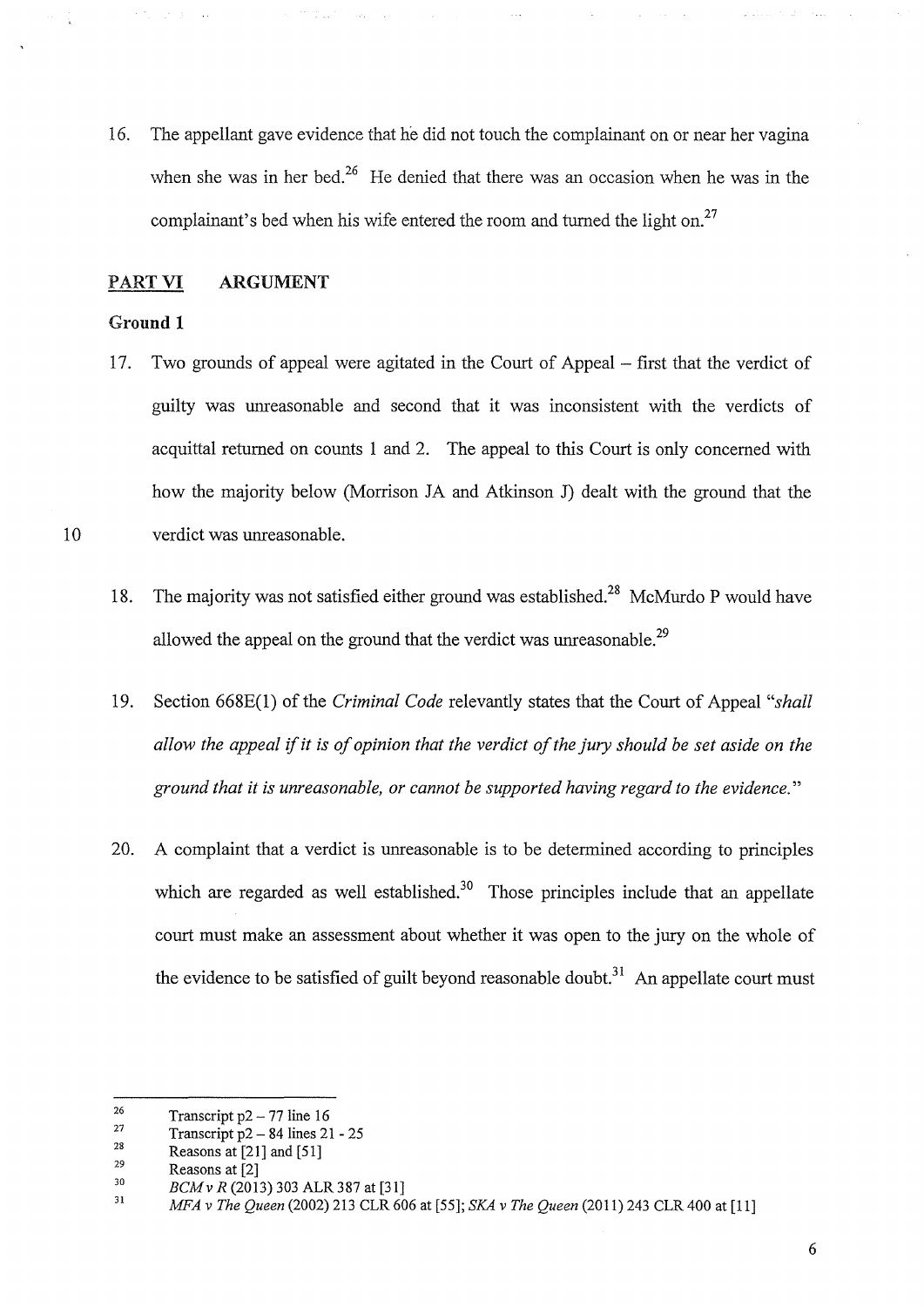assess the sufficiency and the quality of the evidence.32 Its reasons must *"disclose its assessment of the capacity of the evidence to support the verdicf'.33* 

- 21. The reasons at [25] contained a correct statement of the test to be applied. At [ 41] the arguments advanced about why the verdict was unreasonable were summarised. However, the reasons did not disclose an assessment or a weighing<sup>34</sup> of the evidence of the complainant and her relatives in order to gauge whether the evidence as a whole was sufficient to support a verdict of guilty beyond reasonable doubt. Any assessment of the evidence was confined to an observation at [35] that the complainant's evidence about counts 1 and 2 was vague and uncertain and at [43] that the complainant's evidence 10 about count 3 was supported in important ways by the evidence of her mother and sister. Any support that the complainant's evidence enjoyed from that of her mother or sister did not go to whether the appellant had actually touched the complainant on or near her vagina.
	- 22. Paragraphs [44]- [48] were only directed to the other ground of appeal concerning the inconsistency of the verdicts. This can be seen in phrases such as:
		- *"The conviction on count three can be accounted for by ...* "[44];
		- *"The difference in the strength of evidence on count three readily accounts for*  ... " and *"There was a rational distinction between the strength of the evidence on each ofthe three counts ...* "[46];
		- *"The evidence* ... *was much more detailed with regard to count three"* [47]; and
		- *"The cases in which inconsistency of verdicts undermine the legitimacy of a guilty verdict* ... "[48].

<sup>32</sup>  *SKA* at [14]

<sup>33</sup>  *BCMat* [31]

<sup>34</sup>  *SKA* at [22]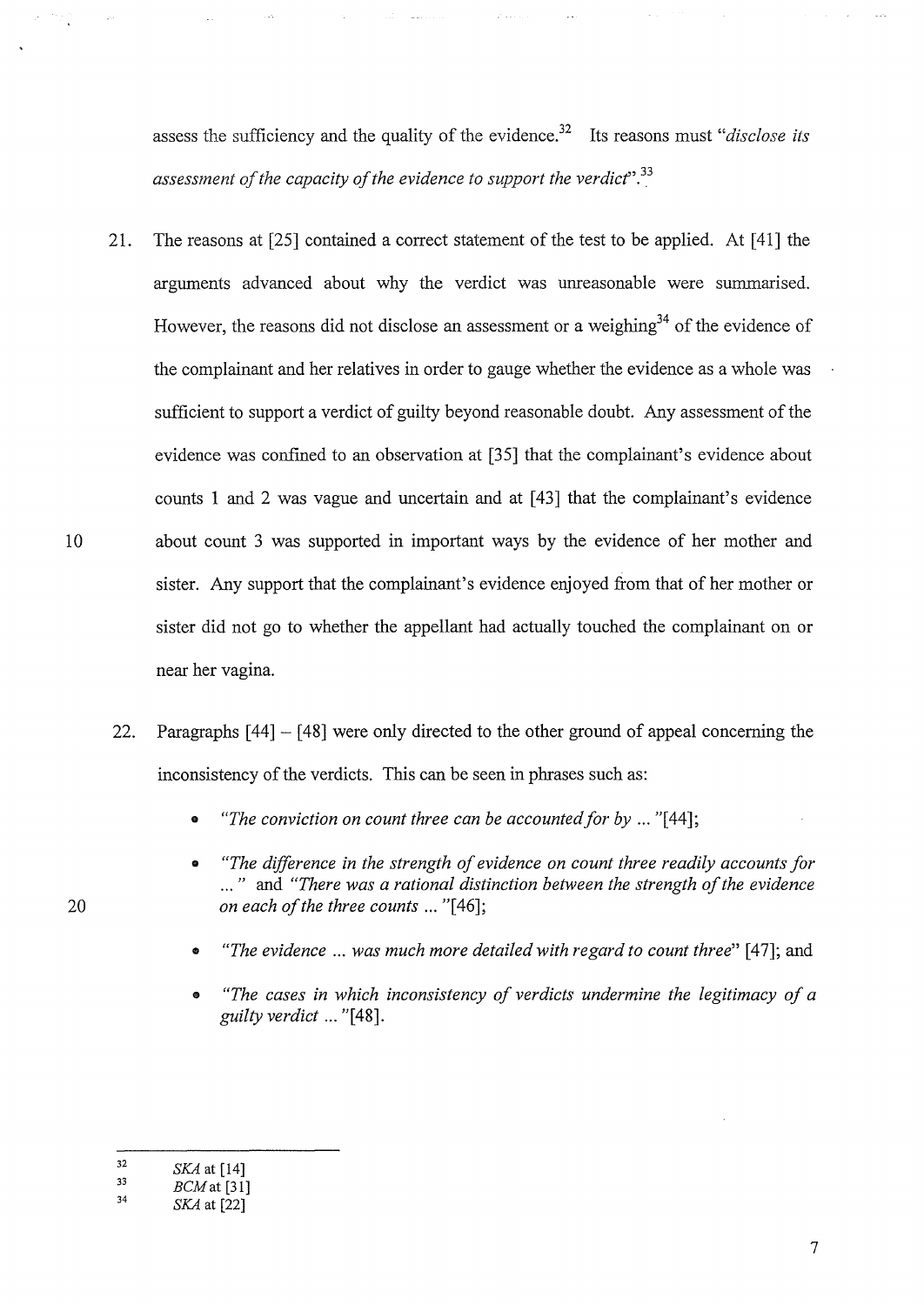- 23. Consideration of the reasonableness of the guilty verdict was confined to the third sentence in [49] and the one sentence in [50].
- 24. There was no assessment of the matters which were canvassed by McMurdo P at [17]. There McMurdo P weighed up those features of the complainant's testimony which, when combined, caused McMurdo P to have *"real uncertainty as to what,* if *anything, happened with the appellant's fingers*" [17]. Aspects of the evidence are discussed in detail under ground 2 below but those features of the complainant's evidence which concerned McMurdo P included the substantial delay in complaining, the complainant's memory difficulties and the complainant's difficulty in recalling what if anything the 10 appellant's fingers touched. An additional feature of the complainant's evidence that McMurdo P referred to was that her testimony that she ended up finding out what happened raised a real possibility that the complainant had engaged in a reconstruction of events.
	- 25. The inconsistencies between the complainant and her mother and sister were regarded by McMurdo Pat [18] as *"more than minor".* To the extent that the majority considered the inconsistencies at [44] the consideration was only in the context of assessing whether the verdicts were inconsistent.

## **Ground2**

20 26. The majority erred in failing to conclude that the verdict was unreasonable. Like the position which obtained in *BCM35* the trial was short. The evidence was heard in two days. It is not in the interests of justice to remit the appeal to the Court of Appeal upon satisfaction that Ground 1 is established. This Court should determine whether the verdict was reasonable.

35 At [32]

8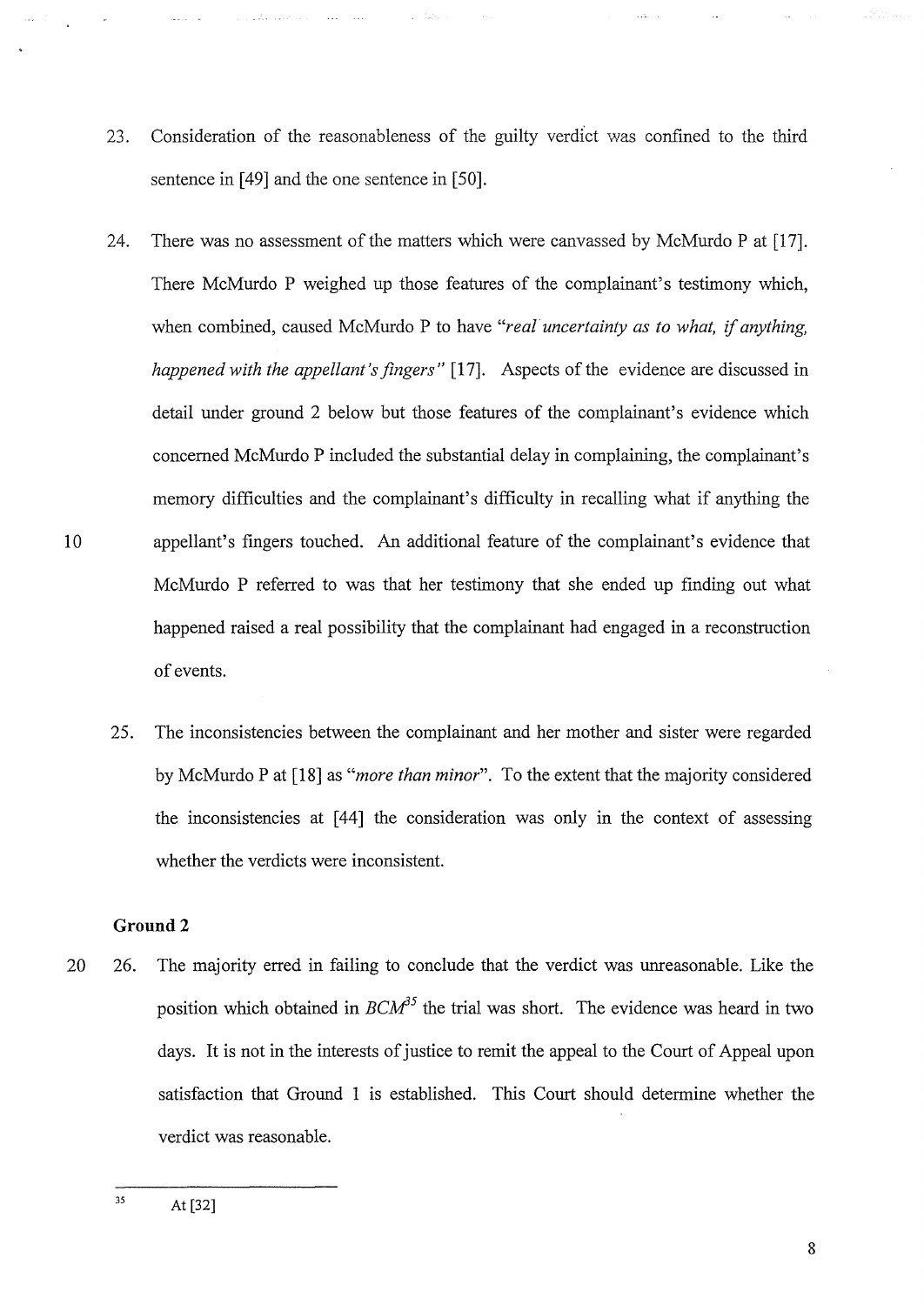- 27. Before the jury could find the appellant guilty on count 3 it had to be satisfied beyond reasonable doubt that he had done an act which constituted a dealing with the complainant. On the way the prosecution case was presented this required satisfaction beyond reasonable doubt that he had touched her on or near the vagina<sup>36</sup> whilst on the bed.
- 28. It was not open to the jury to be satisfied to the criminal standard on the whole of the evidence that the complainant was touched on or near the vagina. This was because it was not open to the jury to be satisfied that the complainant had any actual recollection of being touched there by the appellant.
- 10 29. At the time of the mother's entry to the bedroom and switching on the light the complainant did not know how her underwear came to be around her ankles.<sup>37</sup> That her underwear might be in other than the appropriate place was not remarkable in itself. She regularly wet the bed up until she was in high school and she agreed that often when that occurred she would take her underwear off and the underwear would end up in the bed or on the floor.<sup>38</sup> Accordingly, the underwear being out of proper position was explicable on a basis other than that it was the appellant who was responsible for it even though the evidence was silent on the issue of whether the bed was wet.
- 30. All that the complainant knew was that the appellant hopped off the bed.<sup>39</sup> When asked what he had done while on the bed she replied that she had been asleep and ended up 20 finding out what happened.<sup>40</sup> This answer is very significant as its terms imply that the complainant did not know what had occurred at all due to being asleep but had

9

<sup>36</sup>  Summing up at p15 lines 26- 30

<sup>37</sup>  Transcript p25 line 27

<sup>38</sup>  Transcript  $p2 - 10$  lines  $25 - 37$ 

<sup>39</sup>  40 Transcript p25 line 28

Transcript p25 lines 30 - 31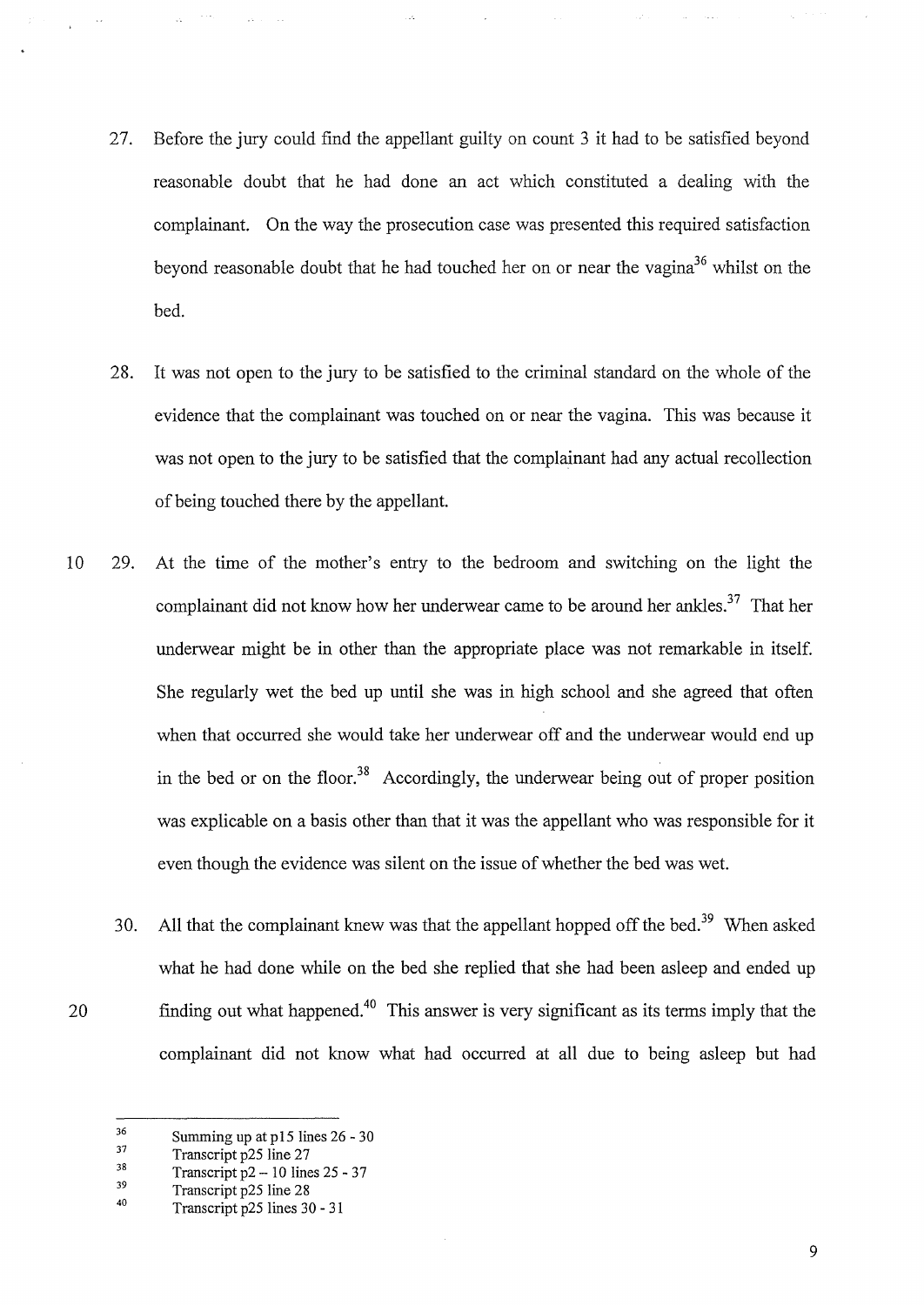subsequently come to an understanding about what must have taken place. The mother's evidence was that she yelled at the appellant<sup>41</sup>, made a notation relevant to her observation in the calendar<sup>42</sup> and later in 2003 told a person about what she saw<sup>43</sup>, despite knowing nobody would believe what she said.<sup>44</sup> These reactions suggest that what the mother believed she had discovered was regarded as noteworthy and so likely to have been the subject of discussion between her and the complainant. It seems as though it was a topic the mother raised with the other children according to the sister.<sup>45</sup>

- 31. When told to confine her evidence to what she recalled, the complainant's testimony demonstrated a vagueness about details suggestive of no actual recollection. She could 10 not say what the appellant's hands did, she did not remember. His hands were *"near"*  where her underwear was meant to be.<sup>46</sup> She did not say that there was any touching. Although she said that fingers were *"near*" her vagina<sup>47</sup> she did not say that anything was touched. It is impossible to be satisfied on this evidence that there was touching as particularised.
	- 3 2. That the complainant believed that she had been touched due to something said afterwards or due to her mother's reaction could not be excluded. She was easily led in high school and said she believed what her parents told her.<sup>48</sup> Her mother said that she was easily led.<sup>49</sup> She agreed that she had previously stated that the complainant would believe what anyone told her.<sup>50</sup>

- 46 47 Transcript p25 line 35
- 48 Transcript p25 line 43
- 49 Transcript p2 - 7 lines I - 11

<sup>41</sup>  Transcript  $p2 - 40$  line 17

<sup>42</sup>  . 43 Transcript  $p2 - 37$  lines  $27 - 29$ 

Transcript  $p2 - 53$  lines  $17 - 29$ 

<sup>44</sup>  Transcript  $p2 - 52$  line 40

<sup>45</sup>  Transcript  $p2 - 26$  lines  $19 - 40$ 

Transcript p2- 42 line 43

*<sup>50</sup>*  Transcript  $p2 - 42$  line  $45 - p2 - 43$  line 4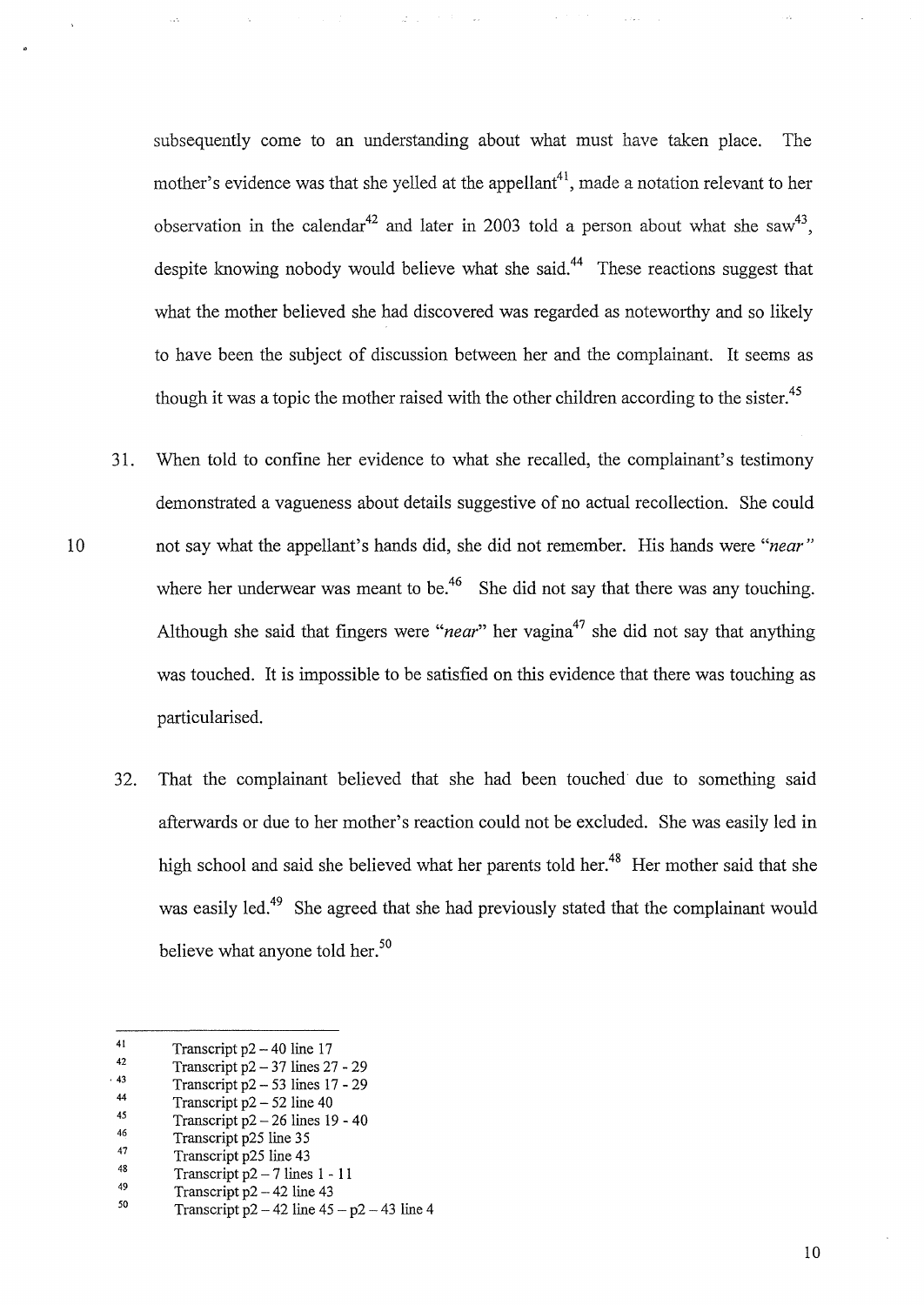33. The complainant had memory problems. Her mother said that for the whole of her life the complainant did not have a long term memory.<sup>51</sup> The complainant accepted that she did not have a reliable memory<sup>52</sup> and that it was a difficulty that she had endured for most of her life.<sup>53</sup>

الماموري المولي

- 34. The delay between when count 3 allegedly occurred and the complainant's first disclosure of it to anyone on 2 November  $2013^{54}$  was in the order of a decade. This was a very substantial period in a situation where she had problems with her long term memory.
- 35. A manifestation of the difficulty with memory was conceded by the complainant. She 10 had said that she could not sit with the appellant on his loungeroom chair without something very inappropriate occurring.<sup>55</sup> She agreed that she had never previously made any allegation of impropriety in a lounge chair.<sup>56</sup> She agreed that her evidence about the lounge chair was an example of her unreliable memory.<sup>57</sup>
	- 36. The complainant had previously described her relationship with the appellant as a beautiful relationship. 58
	- 37. Despite what the mother saw she never made a complaint to the police. There was evidence from her that permitted the view to be taken that in 2003 she was not averse to making complaints on her daughter's behalf.<sup>59</sup>

58 Transcript  $p2 - 13$  line 15

11

<sup>51</sup>  Transcript  $p2 - 42$  lines  $23 - 29$ 

<sup>52</sup>  Transcript p33 line 17

<sup>53</sup>  Transcript  $p2 - 6$  lines  $1 - 3$ 

<sup>54</sup>  Transcript  $p1 - 24$  lines  $5 - 15$ 

<sup>55</sup>  Transcript p29 lines 30 - 36

<sup>56</sup>  Transcript  $p1 - 27$  lines  $1 - 23$ 

<sup>57</sup>  Transcript p $1 - 28$  lines  $10 - 17$ 

<sup>59</sup>  Transcript  $p2 - 44$  line  $33 - p2 - 45$  line 2